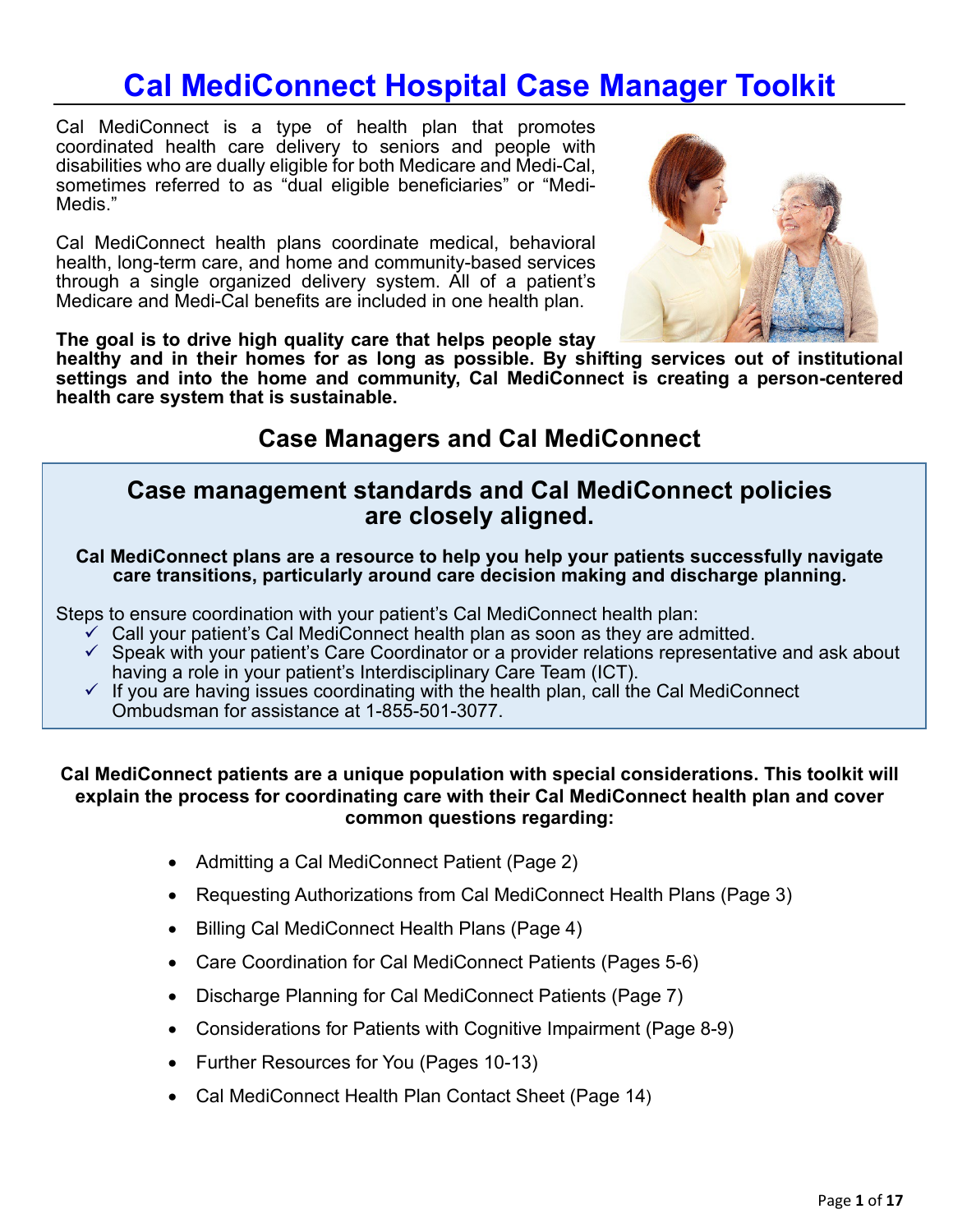### **Step 1: Contact the patient's Cal MediConnect health plan as soon as the patient comes into the hospital—before admitting the patient.**

- Contact numbers for the patient's health plan are located on their Cal MediConnect health plan insurance card.
- Some plans have hospitalists placed in each contracted hospital that should be informed when a patient from their health plan comes into the hospital.
- If you cannot find a specific person to call, refer to the attached Cal MediConnect health plan contact sheet.
- The plan contact will work with you to:
	- o Determine where authorizations and claims should be sent.
	- $\circ$  Identify the person who you should work with to coordinate the patient's care. In some cases, this may be the patient's assigned care coordinator, but not always.

### **Step 2: Work with the Cal MediConnect health plan contact to:**

- Learn more about the patient's individualized care plan (ICP) and care goals.
	- $\circ$  If the patient does not already have an ICP, their admission may trigger the plan to work with you and the patient to develop one, starting with the health plan conducting a Health Risk Assessment (HRA). An HRA is an assessment tool that identifies primary, acute, long-term services and supports, behavioral health, and functional needs.
	- $\circ$  Identify if your patient has specific needs such as cognitive or functional impairment(s) that may influence care.
- If the patient already has an HRA, you can work with your plan contact to update the HRA based on the patient's admission.
- you are using the resources included in the patient's Cal MediConnect health plan to best • Connect with the patient's Interdisciplinary Care Team (ICT), if they have one, to ensure that coordinate the patient's care.
	- $\circ$  Identify if your patient has a family member, previously authorized decision maker, and/or other informal caregiver who assists with care and decision making.
- Begin thinking about potential discharge and transition issues, including possible long-term services and supports or nursing facility needs.

### **Key Points: Admitting Cal MediConnect Patients**

**You must contact the patient's Cal MediConnect health plan prior to any elective admissions.** 

**You must contact the patient's Cal MediConnect health plan within 24-hours of emergency admissions.** 

 **The sooner you identify and contact your patient's Cal MediConnect health plan, the sooner you can access the care coordination supports available through Cal MediConnect.** 

**Cal MediConnect enrollees maintain the right to access the full range of benefits available under traditional Medicare and Medi-Cal, in addition to the care coordination benefits they receive as members of a Cal MediConnect health plan.**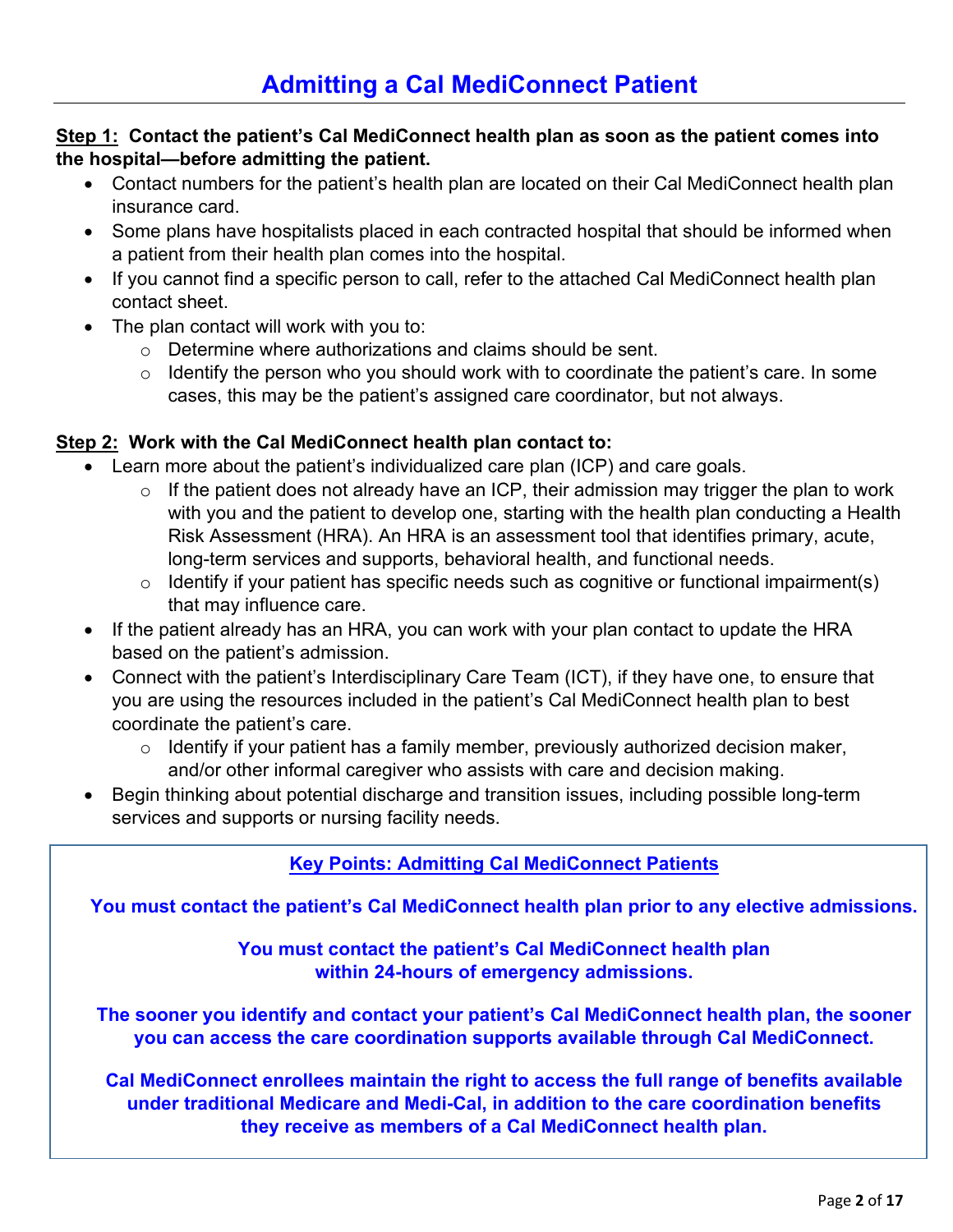## **Requesting Authorizations from Cal MediConnect Health Plans**

### **Cal MediConnect Health Plan Responsibilities**

- Offer urgent care appointments that require authorization within 96 hours of request.
- Cover emergency services without prior authorization.
- Follow written policy and procedures for initial and continuing authorizations.
- Ensure that an authorized care coordinator is available 24 hours a day.
- Make authorization decisions based on the opinion of a health care professional with clinical expertise in treating the patient's condition.
- • Provide the decision to deny services and the reason for doing so to the patient and/or caregiver in writing.

 for your staff from provider representatives at each Cal MediConnect health plan in your county. The **Tip:** To streamline the authorization process for Cal MediConnect patients, you can request trainings Cal MediConnect health plans should be able to work with you to clarify their authorizations policies and procedures to make the process easier to navigate.

### **Authorization Time Frames**

- • For standard authorizations: authorization decisions must be made within **5 working days** from  information, it has **14 calendar days** to render a decision (unless granted up to 14-day receipt of necessary information to make a decision. If the health plan requests more extension).
- The decision must be made in **72 hours** if the situation is urgent and a delay would jeopardize a patient's life.
- Retrospective review must occur within **30 calendar days.**
- Authorization for non-formulary Part D pharmaceuticals must occur within **24 hours.**
- Concurrent review of authorization for treatment already in place must occur within **5 business days.**

**Note:** The Cal MediConnect health plan may require that you provide sufficient clinical information on the patient within 24 hours to enable them to make the authorization decision.

#### **Authorizations from Cal MediConnect Health Plan Delegates**

- Some Cal MediConnect health plans may have delegated responsibility to authorize and pay for hospital care to a medical group or IPA, known as the plan delegate. In this case you may need to request authorization from the plan delegate.
- representatives about how to request authorizations. • You should be able to get clear guidance from the Cal MediConnect health plan provider
- Plan delegates must follow the same rules as plans.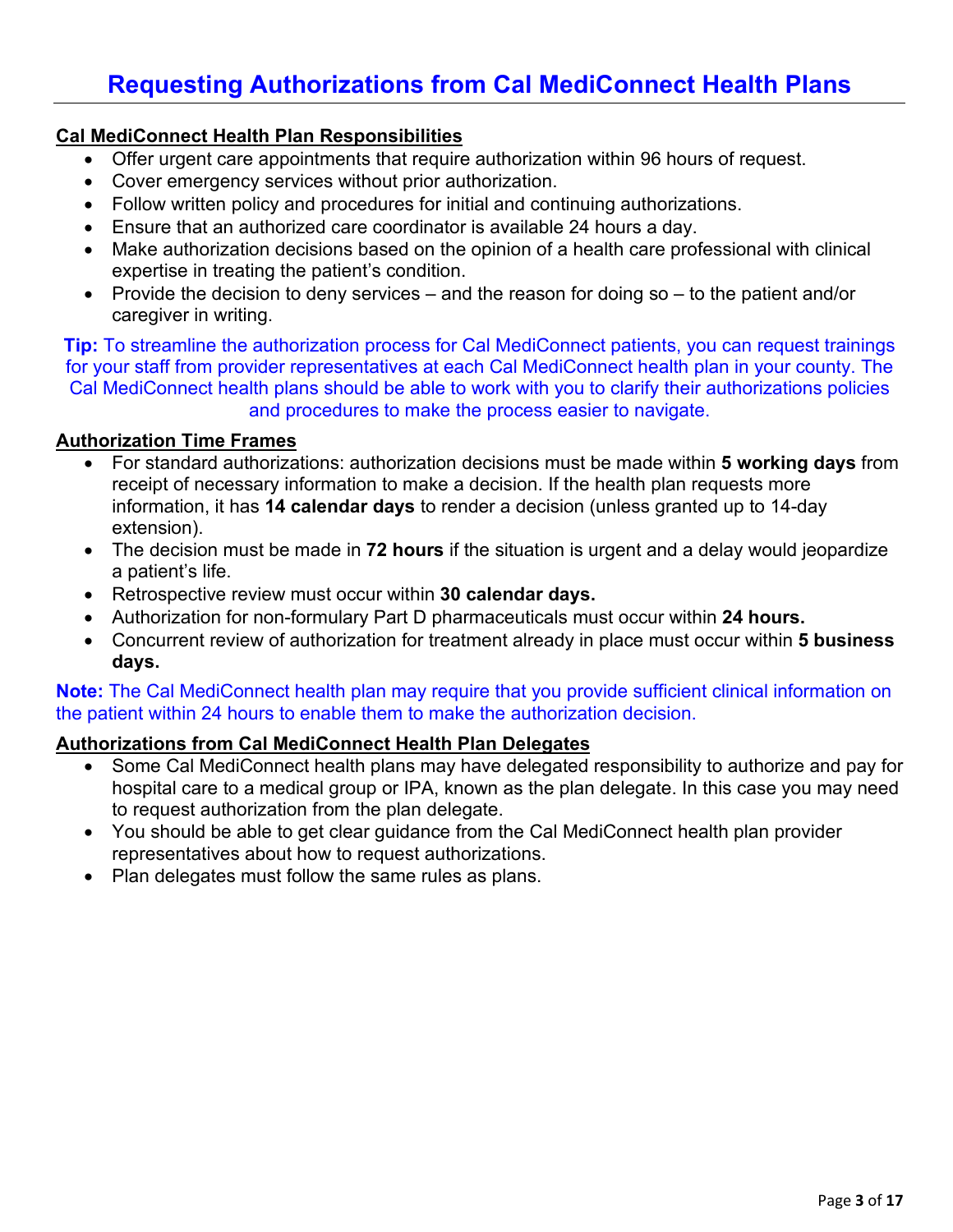### **Troubleshooting: Cal MediConnect Authorizations**

### **What if I can't figure out who I need to request authorization from?**

- The patient's Cal MediConnect insurance card has all relevant contact information on it.
- $\triangleright$  If you cannot access the patient's card, call the Cal MediConnect health plan to request more information. The plan's provider relations representatives will be able to provide you with guidance.

### **What if I can't get the Cal MediConnect health plan representative on the phone?**

 $\triangleright$  If the general provider relations department number is insufficient, please see the Cal MediConnect Contact Sheet attached to this toolkit.

### **How can I help the patient to appeal a denied authorization?**

- Call the patient's health plan or plan delegate to learn about the appeals process.
- You can also call the Cal MediConnect Ombudsman for help in beginning the appeals process – more details and contact information can be found on the "Cal MediConnect Resources" page of this toolkit.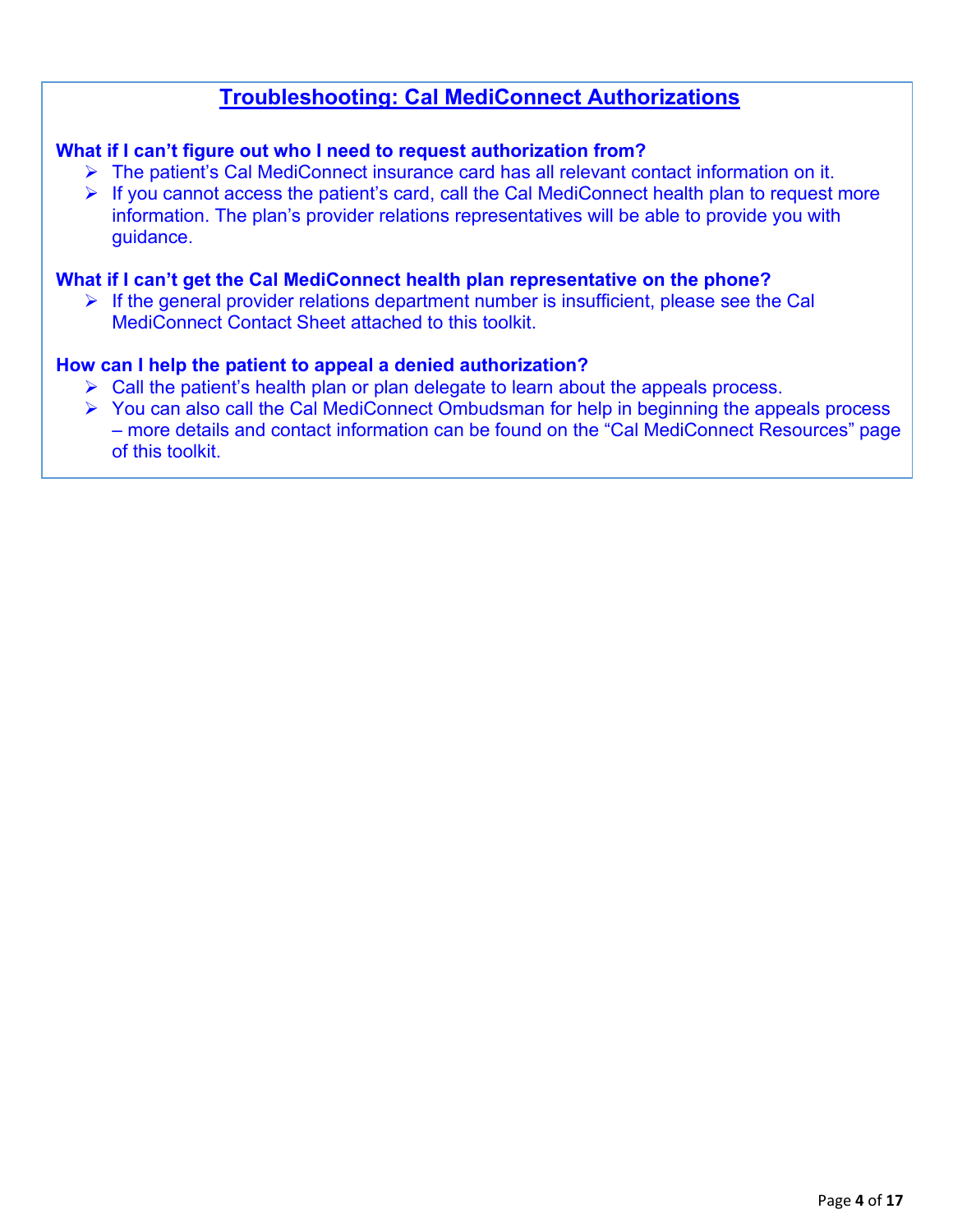**One of the goals of Cal MediConnect is to streamline billing for providers.** 

 **When billing for patients who are enrolled in a Cal MediConnect health plan, providers should only have to submit the claims to one entity rather than navigating both the Medicare and Medi-Cal billing processes.** 

## **Delegated Hospital Risk**

 If the Cal MediConnect health plan has delegated hospital risk, you can submit hospital claims to the delegated entity, and they will adjudicate both the Medicare and Medi-Cal parts of the claim.

## **Knowing Who to Bill**

 You should be able to get clear guidance from Cal MediConnect plan provider representatives about how to submit claims.

The patient's Cal MediConnect insurance card includes billing information.

### **In no instance should you bill the patient.**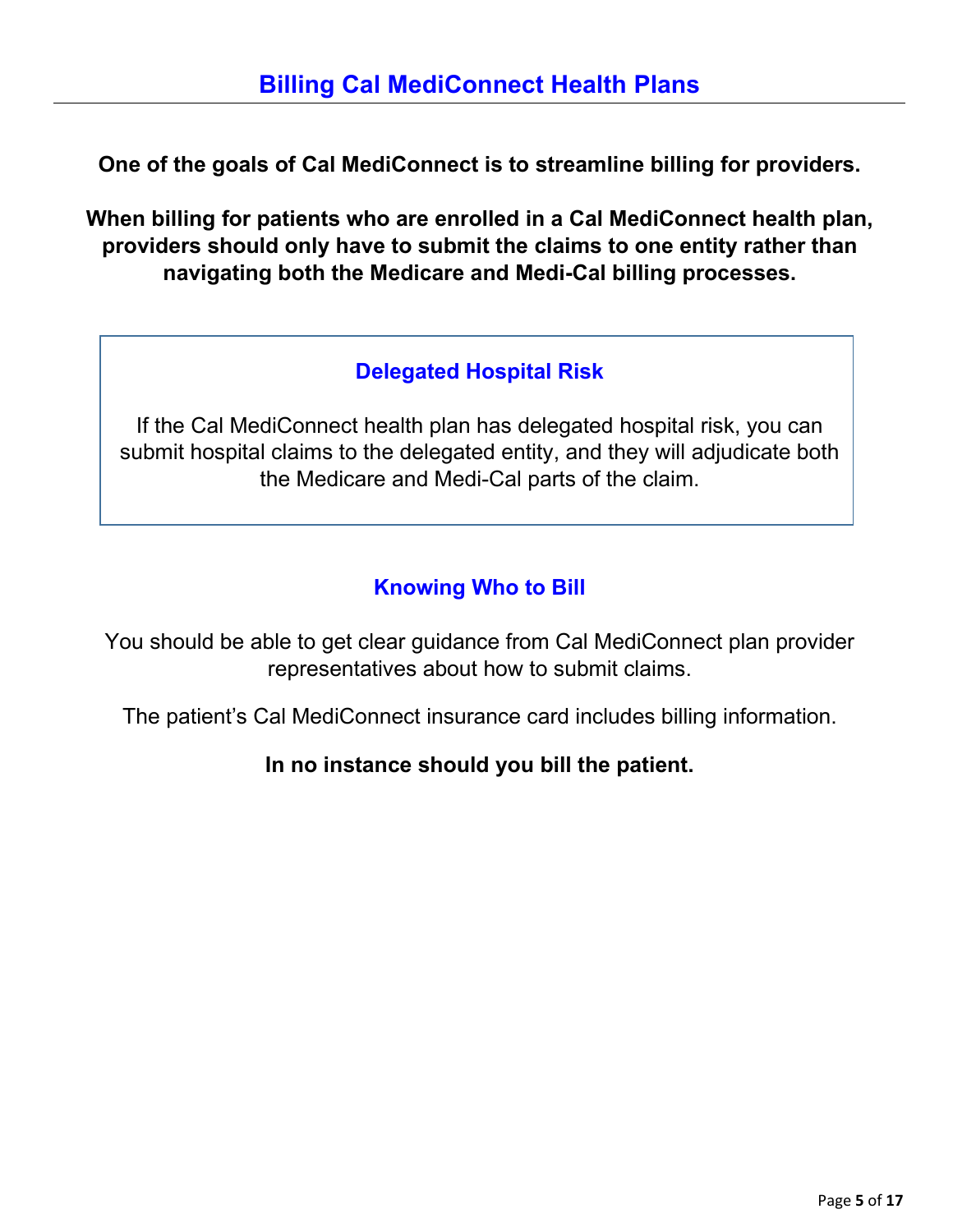### **Care Coordination Under Cal MediConnect**

Coordinated transitions in and out of the hospital are essential to the patient's overall health.

Cal MediConnect is designed to support patients, families, and providers with care coordination.

Fully understanding the unique process of care coordination offered by Cal MediConnect health plans is key to working together with your patient's health plan for the best possible outcome.

The following resources are available to each Cal MediConnect patient:

- Health Risk Assessment (HRA) Care Coordinator
- Interdisciplinary Care Team (ICT)● Individualized Care Plan (ICP)

#### **Health Risk Assessments (HRAs)**

- (LTSS), and behavioral health and functional needs. • An HRA is an assessment tool which identifies primary, acute, long-term services and supports
- HRAs serve as a starting point for the development of the ICP.
- Requirements:
	- o Must be completed by the Cal MediConnect health plan within 45 days for higher risk enrollees and 90 days for lower risk enrollees.
	- o Cal MediConnect health plans must reassess patients annually, and
	- $\circ$  ICPs must be developed within 30 business days of HRA completion.
- services, including the Multipurpose Senior Services Program (MSSP), Community-Based Adult • Through HRA and ICT discussions, enrollees will be identified as potentially eligible for LTSS Services (CBAS), and In-Home Supportive Services (IHSS).
- The HRA may be conducted by the Cal MediConnect health plan, the delegate, or a vendor.

#### **HRAs as a resource for you:**

- You can request an HRA from the Cal MediConnect health plan to better understand a patient's overall health and functional assessment.
- If the patient has an HRA, work with the health plan to update it based on the patient's admission.
- It is possible your patient does not have an HRA completed either because the patient was unresponsive after the health plan attempted to contact or because the patient did not want to participate in an HRA. By notifying the health plan of the patient's admission, you can trigger an assessment and help coordinate your patient's care.

#### **Care Coordinators**

- Cal MediConnect members should all have access to a dedicated Care Coordinator upon request or if deemed necessary by the Cal MediConnect health plan.
	- assuring appropriate referrals and timely two-way transmission of useful patient  $\circ$  Care Coordinators are accountable for providing care coordination services, which include information, obtaining reliable and timely information about services other than those provided by the PCP, and supporting safe transitions in care for patients moving between settings.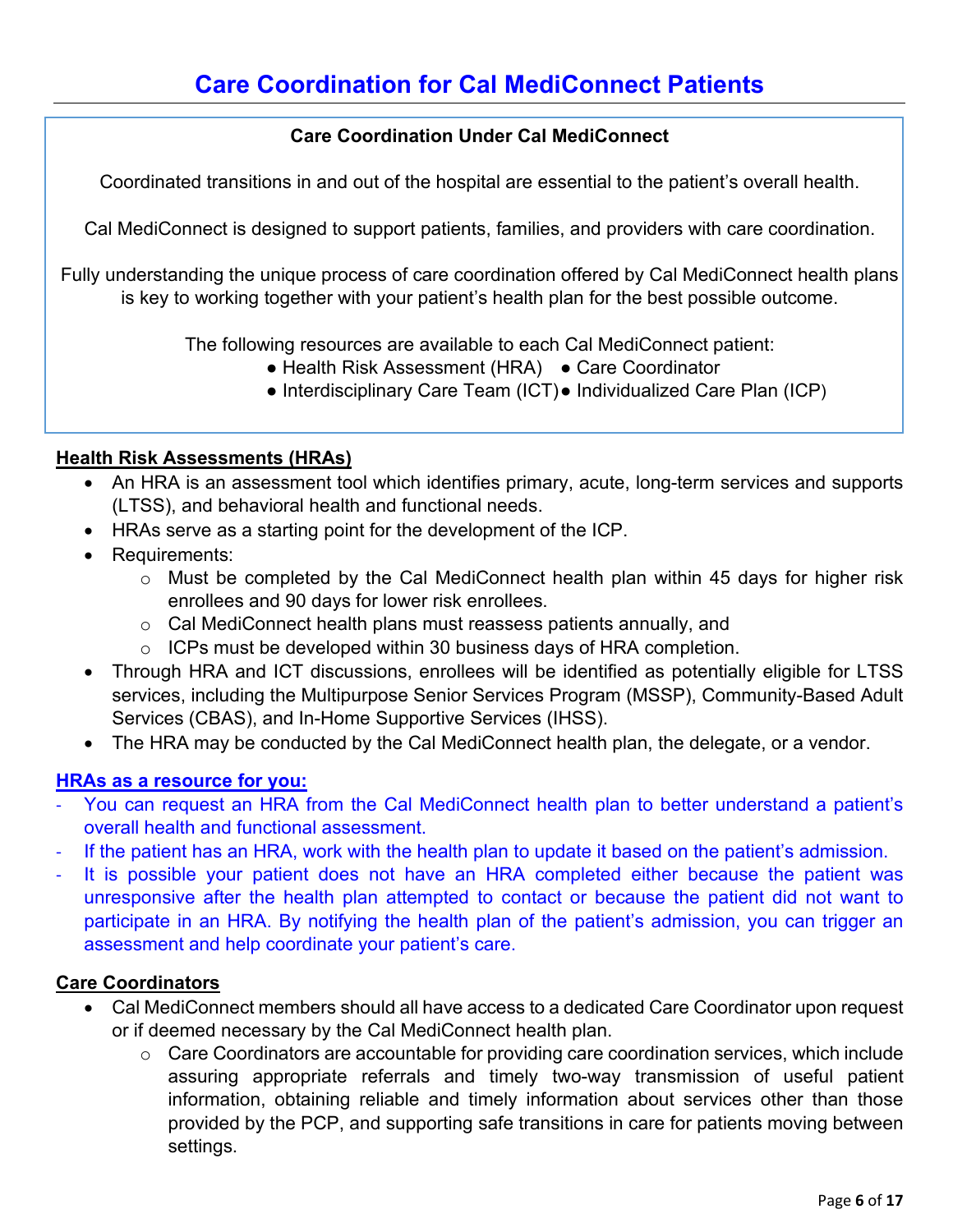• For higher needs patients, that Care Coordinator will often be a nurse or social worker who has been following their care over time through the care plan and care team.

### **Care Coordinators as a resource for you:**

- Cal MediConnect Care Coordinators should be a resource for hospital case managers.
- The provider relations representative at the patient's health plan should be your first point of contact. They will direct you to the right person to work with in order to ensure that you are using all of the resources the plan has available to coordinate the patient's care.
- should be able to direct you to the appropriate Care Coordinator for your patient. Some Cal MediConnect health plans have delegated care coordination – a plan representative

### **Interdisciplinary Care Teams (ICTs)**

- • The ICT works with the patient to develop, implement, and maintain the ICP. The purpose of the ICT is to ensure the integration of the patient's medical, LTSS, and behavioral health services when applicable.
- The ICT is composed of:
	- $\circ$  The patient's primary care provider, the patient's care coordinator, and other providers at the discretion of the patient or depending on their need level in some cases.
	- worker, IHSS provider, CBAS provider, MSSP coordinator, family members or other  $\circ$  The ICT can also include: hospital discharge planner, nursing facility representative, social caregivers, and other professionals as appropriate.
- • The Cal MediConnect health plan must offer an ICT for each enrollee upon request or if the Cal MediConnect health plan deems it necessary.
- The ICT is responsible for facilitating all care management including: care planning, authorization of services, transitional care issues, coordination with providers, and meeting the patient's care plan goals.

### **ICTs as a resource for you:**

- - If a Cal MediConnect member is admitted to your hospital, you should coordinate care with your patient's ICT.
- - The patient's care coordinator is the point of contact for the ICT. You should contact the care coordinator, if applicable, to update the ICT on the patient's condition.
- You do not need the patient's permission to be on the ICT while the patient is in the hospital, their hospital providers are a critical part of their care team.

### **Individualized Care Plan**

- • Cal MediConnect health plans are required to provide an ICP to enrolled beneficiaries who have demonstrated need, which is usually identified in the HRA process.
- • Care plans may range from something as basic as the need to get annual flu shots for low risk patients to very complex plans regarding managing chronic conditions and quality of life issues for higher-risk patients.

### **ICPs as a resource for you:**

- Ask to see the patient's ICP to help inform care in the hospital as well as to inform discharge planning.
- Request to have the ICP updated based on a change in the patient's health status.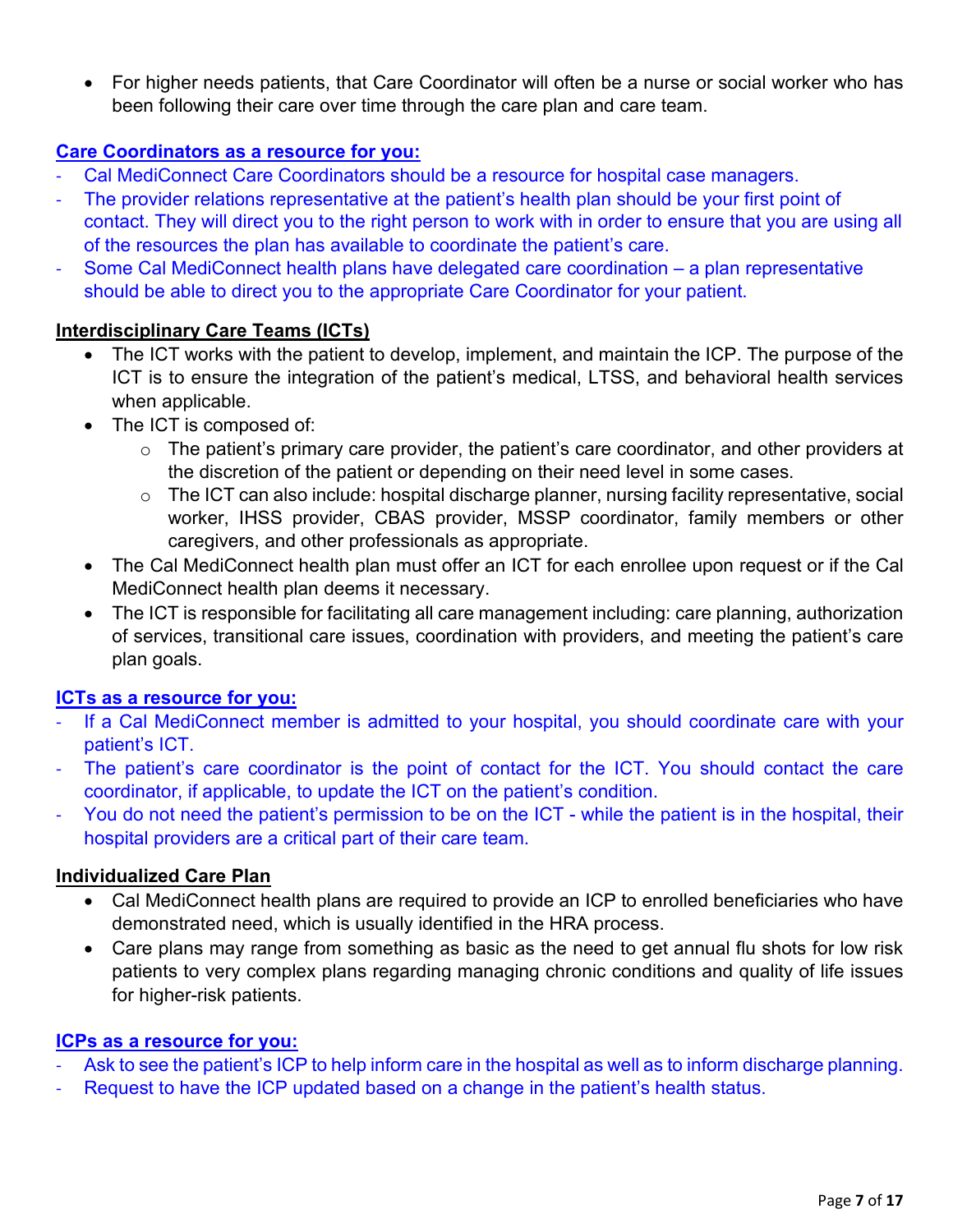### **Keep in Mind: Care Coordination and Cal MediConnect**

 MediConnect health plan to learn more about care coordination resources. You can also ask to be part of the patient's ICT, and provide the ICT with updates on the patient that may impact the ICP. In situations where the health plan delegates case management responsibility to an IPA or Medical Group, it is important for you to establish a relationship with the delegate to connect with the Care Before, during, and after a patient's admission to your hospital, you can contact the patient's Cal Coordinator and ICT.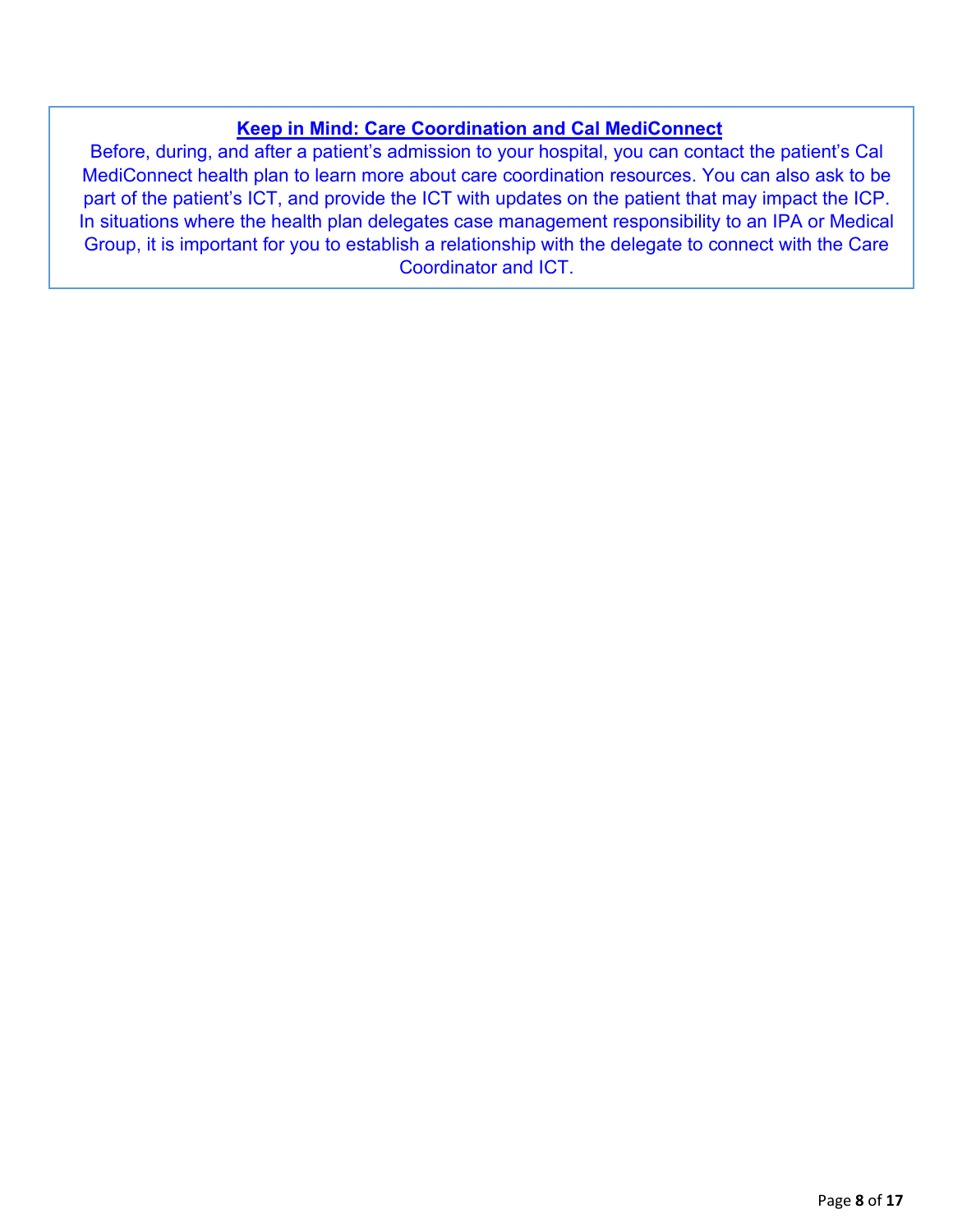As case managers, you understand that a successful discharge plan places the patient at the center and makes them and their caregiver(s) full partners in the planning process. Including the patient and the patient's caregiver, if applicable, in the discharge planning increases patient safety and improves patient health outcomes.

Your patient's Cal MediConnect health plan is responsible for ensuring a patient receives all needed medical supports and services through post-discharge and the transition into the community or a nursing facility.

 Partner with your patient's Cal MediConnect health plan when the patient is admitted and at each step in the discharge planning process to ensure a coordinated, safe, and patient-centered discharge plan.

### **Cal MediConnect is designed to discharge beneficiaries to the most appropriate level of care.**

- • Health plans must facilitate transitioning patients to the most appropriate setting of care, based on their medical, behavioral, and social needs and preferences within 72 hours– whether that is in a Skilled Nursing Facility (SNF), a SNF alternative, or the community.
- • Under continuity of care rights, patients have the right to return to their long-term SNF if it is safe to do so.
- Upon discharge, patients have access to all medically necessary Medicare and Medi-Cal benefits, including inpatient rehabilitation facilities, long-term care hospitals, partialhospitalization, nursing facilities, and home- and community-based services and supports.

### **Cal MediConnect health plans and the patient's Care Coordinator can help you:**

- Document pre-admission or baseline health status of your patient.
- Work with the patient and patient's caregiver(s) to identify goals following discharge.
- Ensure that the patient and the patient's caregiver(s) have all necessary medications and that follow-up appointments have been scheduled.
- Set up supports and services for patients transitioning back into the community, including: LTSS, IHSS hours, durable medical equipment (DME), and transportation.
- Identify the most appropriate and accessible in-network facility to meet the patient's needs, for patients requiring more services and supports.
- Coordinate the discharge plan as a part of the patient's ICT and ICP.

For more information, see [Dual Plan Letter 16-003: Discharge Planning for Cal MediConnect](http://www.dhcs.ca.gov/formsandpubs/Documents/MMCDAPLsandPolicyLetters/DPL2016/DPL16-003.pdf)  (http://www.dhcs.ca.gov/formsandpubs/Documents/MMCDAPLsandPolicyLetters/DPL2016/DPL16- 003.pdf)

### **Note: The plan or plan delegate are responsible for continuing coordinating the enrollee's care after discharge**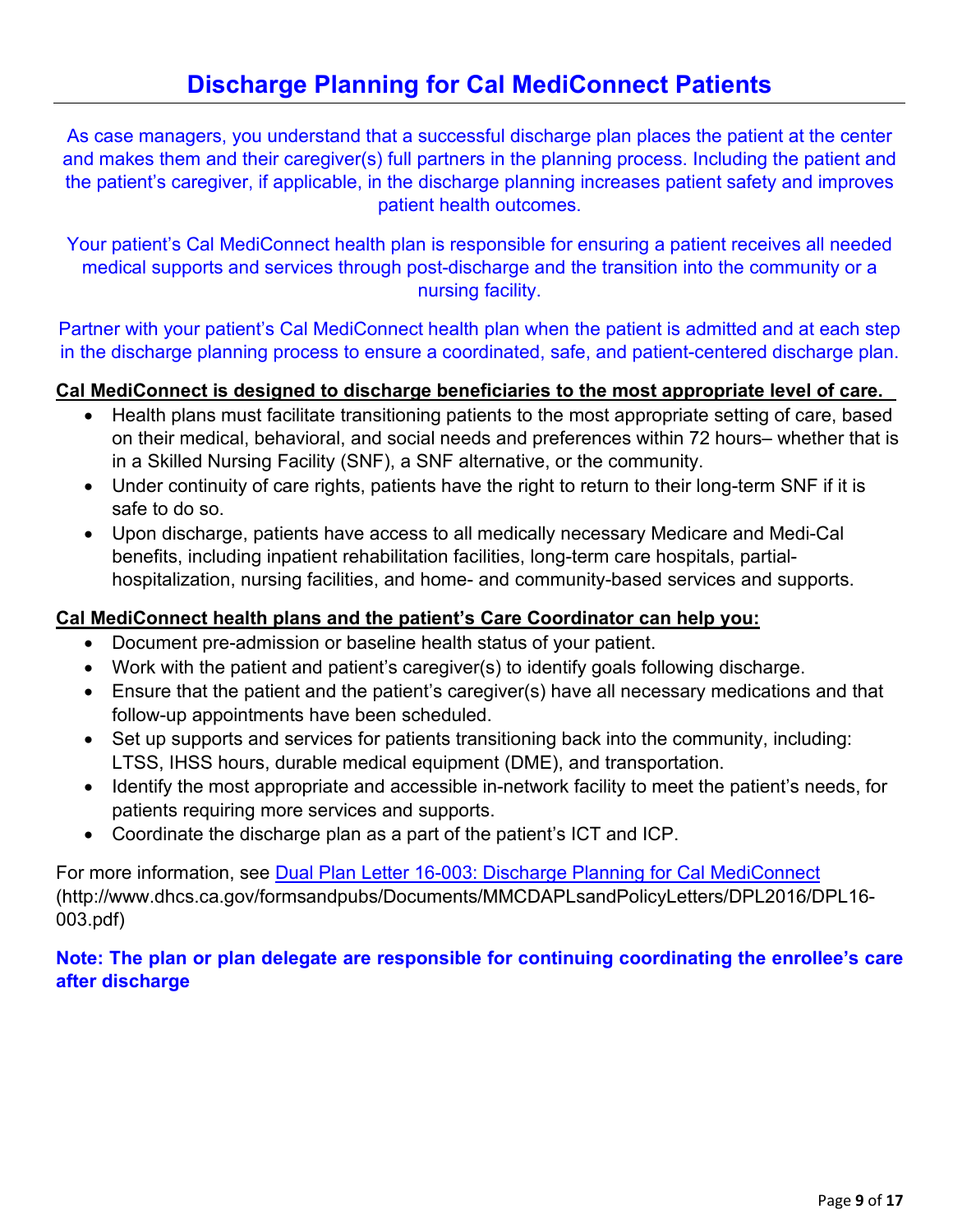## **Patients with Cognitive Impairment: Considerations for Admissions and Discharge**

### **Caring for Cal MediConnect Patients with Cognitive Impairment**

they are unable to manage self-care such as following care protocols and discharge instructions. Patients with cognitive impairment are often high-risk patients because as the disease progresses, Accounting for cognitive impairment in Cal MediConnect patients will improve your ability to work with the patient's Cal MediConnect health plan to deliver quality care from admission through discharge.

Examples of how cognitive impairment may directly impact care include:

- Patients cannot accurately provide medical history and/or manage current treatments/prescriptions
- Confusion in the hospital setting leading to safety concerns (for patient and/or staff)
- Poor management of co-existing conditions during hospitalization and once discharged
- Difficulty in taking medications correctly once discharged
- Inability to make and follow through with post-discharge doctors' appointments, lab tests, etc.

### **Identifying and Engaging Your Patient's Family and Informal Caregivers**

 impairment and/or dementia. Not only can they provide assistance in the hospital and at home, but support through the In-Home Supportive Services (IHSS) Program, which pays for services to help Family and other caregivers are crucial partners in delivering quality care for those with cognitive they can also help navigate the entire continuum of care from admissions to post-discharge. While some patients receive support just from family members and informal caregivers, others may receive keep people in their homes.

 Identifying a family member or caregiver upon a patient's admission to the hospital is crucial. California information in the patient's medical record. If a caregiver has been identified, he/she must be notified of the patient's discharge or transfer to another facility as soon as possible, but at a minimum, upon legislation mandates that hospitals provide each admitted patient with the opportunity to identify one unpaid family caregiver who may assist in post-hospital care and then record the caregiver's issuance of a discharge order by the attending physician.

### **Provider Responsibilities**

In caring for those with dementia and/or cognitive impairments, providers have the following responsibilities:

- • Identify patients who may have cognitive impairment taking into consideration that:
	- o Many people with cognitive impairment will not provide accurate self-reports of cognitive issues.
	- $\circ$  Many people with dementia have never received a formal diagnosis from their health care provider.
- Consider differential diagnoses. Dementia and delirium may be confused, especially in a hospital setting.
- Identify and engage a family or other caregiver.
	- o Document the primary family or informal caregiver in the medical record, including relationship to patient and contact information.
	- o Share this crucial information with the Cal MediConnect health plan and provider group.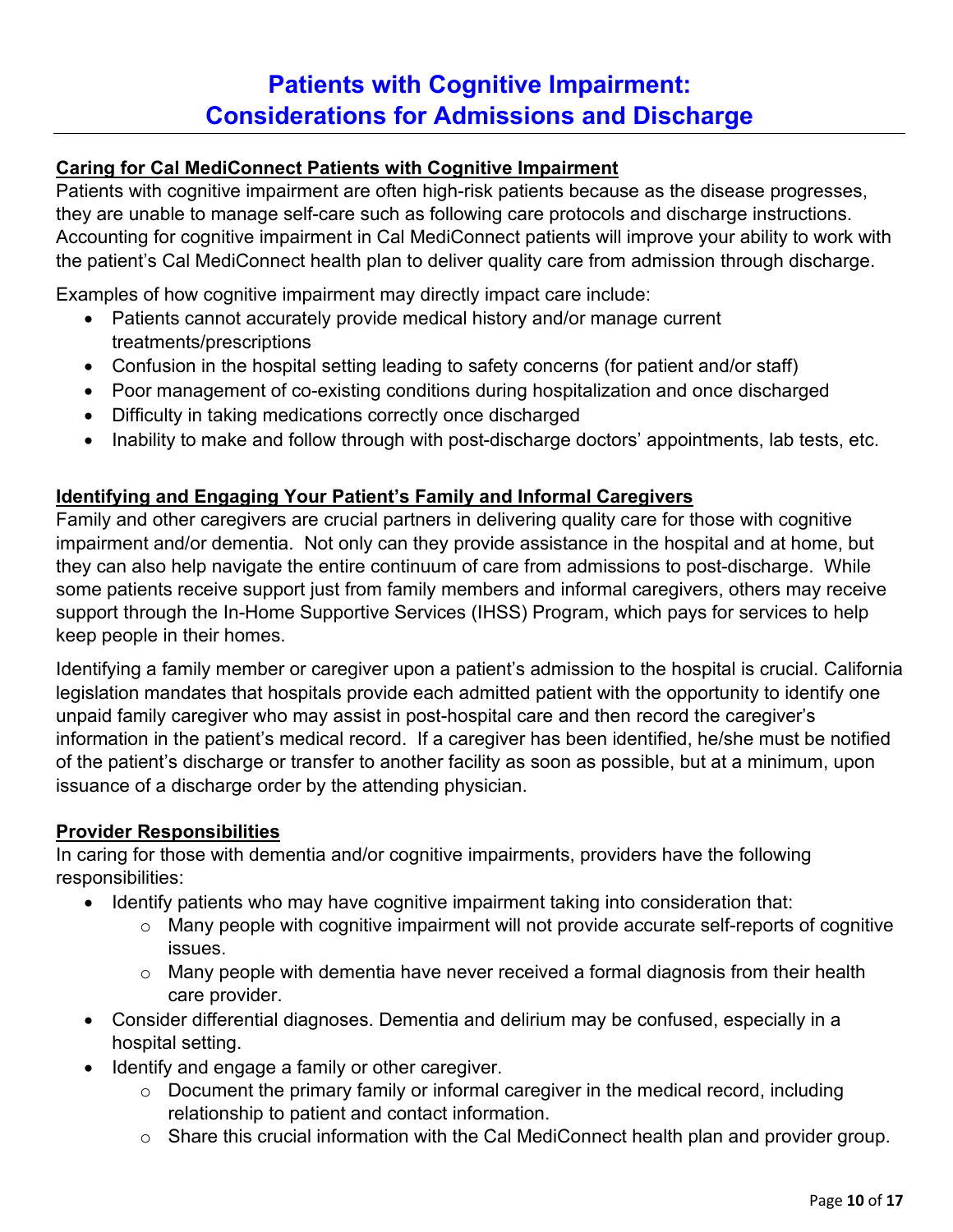- planning with the Interdisciplinary Care Team and care coordinator provided through o Encourage the family or informal caregiver to actively participate in post-discharge care your patient's Cal MediConnect health plan.
- Upon discharge from the hospital, ensure that the family receives dementia-specific care transitions support and information.
	- o Assess the caregiver's needs for family or social supports when they return home with the cognitively impaired individual.
	- o In coordination with the beneficiary's designated Cal MediConnect plan care coordinator, connect families and individuals to community-based organizations that specialize in cognitive impairment support and resources.
	- o Provide families with dementia-specific information and necessary instructions, including care transitions resources that focus on people with cognitive impairment.

**For more information on dementia-specific care transitions, visit Alzheimer's Los Angeles' webpage for professionals** (https://www.alzheimersla.org/for-professionals/)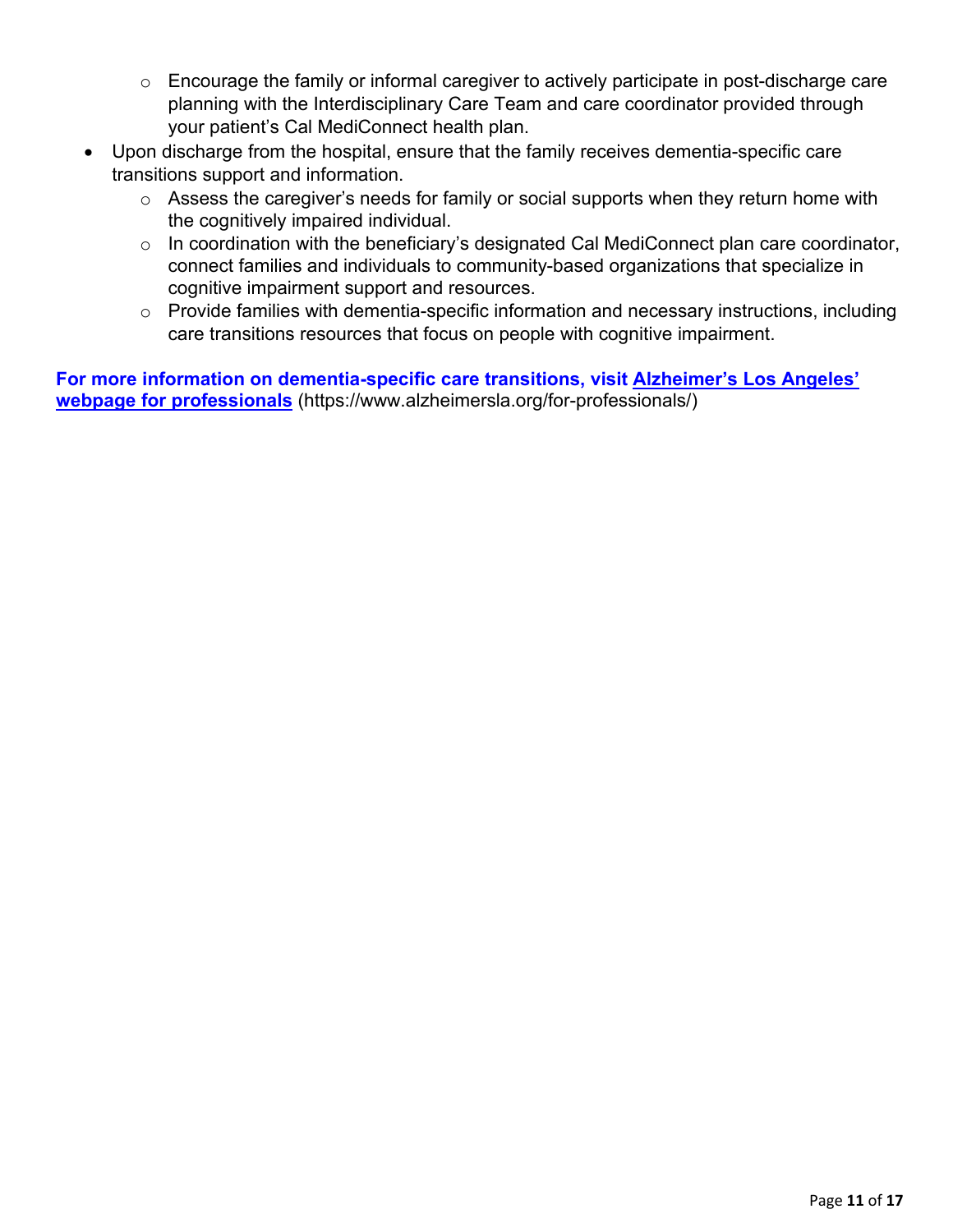### **Your first point of contact should always be the patient's Cal MediConnect health plan.**

### **For Complaints and Appeals**

- Your first point of contact should always be the patient's Cal MediConnect health plan. Health plans have internal appeals and grievance procedures.
- If a patient cannot resolve their complaint with their health plan, the next step is to call the Cal MediConnect Ombudsman Program. Cal MediConnect Ombudsman Program.
- For Medicare benefits and services, you can use the usual Medicare appeals process.

### **About the Cal MediConnect Ombudsman:**

 The Cal MediConnect Ombudsman Program is independent from the Department of Health Care Services (DHCS), ensuring that there is a third-party assisting enrollees and providing feedback to DHCS on the Cal MediConnect program.

### **What do they do?**

 The Cal MediConnect Ombudsman offer consumer protection for all Cal MediConnect enrollees, families and investigate and resolve issues/complaints with Cal MediConnect plans. ensuring that individual issues can be addressed. These services are in addition to existing appeals and grievances processes. The program is specifically designed to empower enrollees and their

### **Cal MediConnect Ombudsman: 855-501-3077 Hours of operation: Monday-Friday 9 AM to 5 PM**

### **Additional Resources**

- **HICAP** (1-888-580-7272) the Health Insurance Counseling & Advocacy Program (HICAP) helps beneficiaries understand their choices under CCI and make changes to their health plan, including choosing a different Cal MediConnect health plan, a different Medi-Cal health plan, or to opt out of Cal MediConnect.
- **Medicare** (1-800-MEDICARE) for questions about Medicare benefits and services.

### **For More Information**

 $\triangleright$  Email: info@calduals.org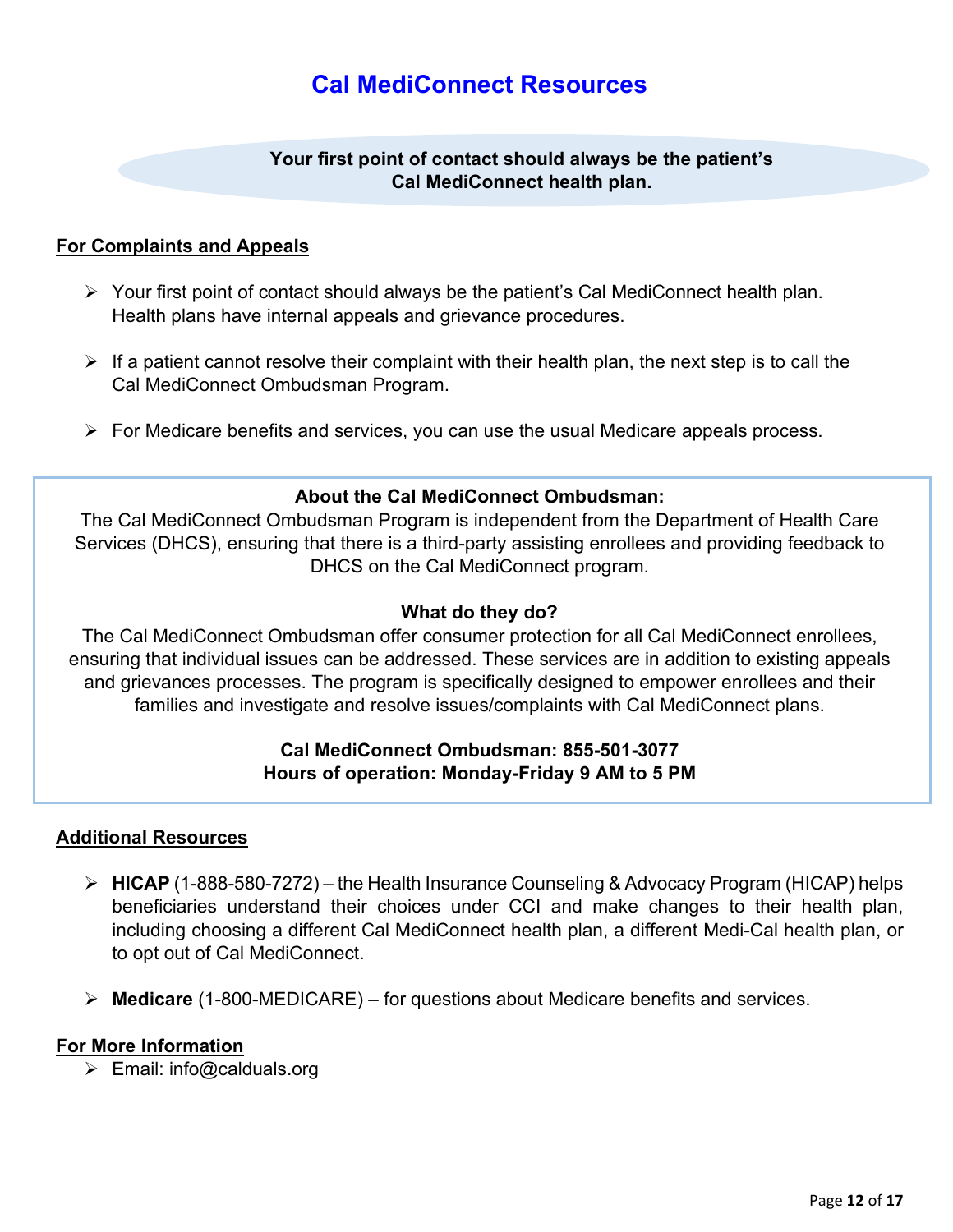**The California Department of Health Care Services (DHCS) communicates with health plans regarding interpretations and changes in policy and how to implement these changes through letters released to the health plans. All Plan Letters (APLs) are sent to all Medicaid health plans, and Dual Plan letters (DPLs) are only sent to the health plans participating in Cal MediConnect.** 

### **[Dual Plan Letter 16-003: Discharge Planning for Cal MediConnect](http://www.dhcs.ca.gov/formsandpubs/Documents/MMCDAPLsandPolicyLetters/DPL2016/DPL16-003.pdf)**

003.pdf) (http://www.dhcs.ca.gov/formsandpubs/Documents/MMCDAPLsandPolicyLetters/DPL2016/DPL16-

This DPL clarifies the responsibilities of Cal MediConnect plans to ensure a patient receives all needed medical supports and services through post-discharge and the transition into the community, including:

- Documentation of pre-admission or baseline status;
- Set-up of post-discharge services, including medical care, medications, DME, and LTSS;
- Care coordination, including with caregivers and between the hospital and plan care coordinator; and
- Information for follow-up appointments.

Cal MediConnect plans must ensure patients are discharged to the most appropriate level of care, and that their community-based care meets their medical and social needs.

- Patients have access to all medically necessary Medicare and Medi-Cal benefits, including inpatient rehabilitation facilities, long-term care hospitals, partial-hospitalization, nursing facilities, and home- and community-based services and supports.
- Patients have the right to return to their long-term SNF under continuity of care rights if it is safe to do so.
- • Plans must place patients in a SNF within 72 hours or coordinate with hospitals to facilitate discharge as soon as possible to the most appropriate level of care based on medical necessity.

### **[Dual Plan Letter 15-001, Supersedes Dual Plan Letter 13-004: Interdisciplinary Care Team and](http://www.dhcs.ca.gov/formsandpubs/Documents/MMCDAPLsandPolicyLetters/DPL2015/DPL15-001.pdf)  [Individual Care Plan Requirements for Medicare-Medicaid Plans](http://www.dhcs.ca.gov/formsandpubs/Documents/MMCDAPLsandPolicyLetters/DPL2015/DPL15-001.pdf)**

(http://www.dhcs.ca.gov/formsandpubs/Documents/MMCDAPLsandPolicyLetters/DPL2015/DPL15- 001.pdf)

 This DPL clarifies requirements for ICTs and ICPs for Medicare-Medicaid Plans (health plans) participating in Cal MediConnect.

### Care Plan

 plan in the following ways: 1) through interactions with dual-eligible enrollees; 2) when stratifying enrollees into lower- and higher-risk categories; and 3) during any other appropriate interactions. If a dual eligible enrollee demonstrates a need for a care plan, Cal MediConnect health plans are required to work with the enrollee to develop a plan. The health plans can determine the need for a care

The care plan (and any amendments to it) must be signed by the enrollee or the enrollee's authorized representative and be made available to the enrollee in his/her preferred written or spoken language and all alternative formats.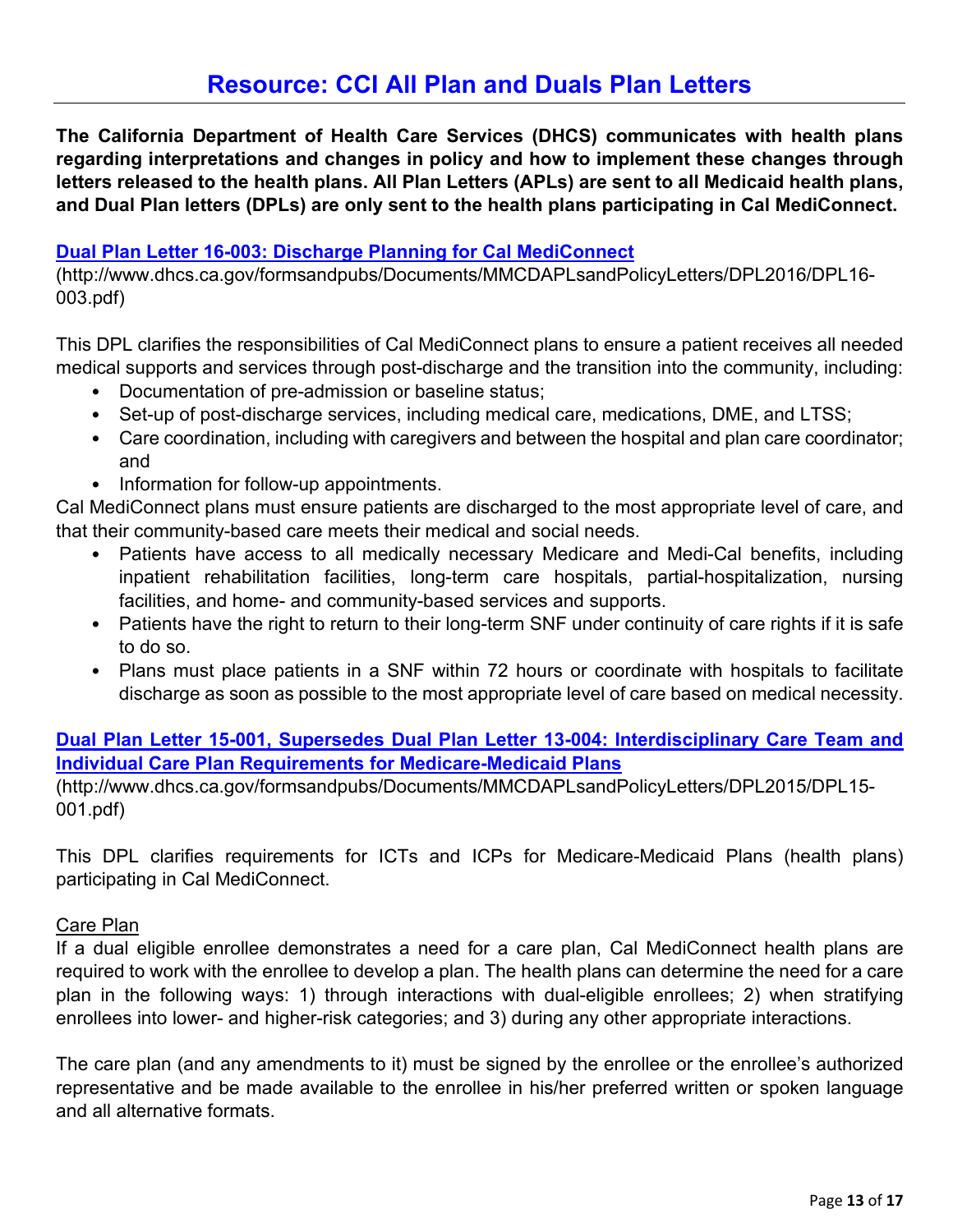The care plan must include:

- The enrollee's goals, preferences, choices, and abilities.
- Measurable objectives and timetables to meet all needs determined through the HRA.
- Coordination or carved-out and linked services and referral to appropriate community resources and other agencies, when appropriate.

Cal MediConnect health plans must reassess and update care plans at least annually or if a significant change in a enrollee's condition occurs.

### Interdisciplinary Care Team

Cal MediConnect plans are required to offer ICTs to dual-eligible enrollees when a need is demonstrated, or if a dual-eligible enrollee or an authorized representative requests one. ICTs must be comprised of professionals appropriate for the needs, preferences, and abilities of the enrollee and ensure the integration of the enrollee's medical care and LTSS.

The ICT must:

- Facilitate care management, including HRA, care planning, authorization of services, and transitional care issues.
- Develop and implement a care plan in participation with the enrollee and/or caregiver.
- Conduct ICT meetings periodically and at the enrollee's request.
- delivered outside of the primary care site. • Manage communication and information flow regarding referrals, care transitions, and care
- Maintain a call line or other mechanism for the enrollee's inquiries and input.
- • Maintain a process for referring the enrollee to other agencies, such as LTSS or behavioral health agencies, as appropriate.
- Maintain a mechanism for enrollee complaints and grievances.
- Use secure email, etc., when communicating with the enrollee.

### **Dual Demonstration Plans Under the Coordinated Care Initiative Duals Plan Letter 13-002: Health Risk Assessment and Risk Stratification Requirements for**

(<http://www.dhcs.ca.gov/formsandpubs/Documents/MMCDAPLsandPolicyLetters/DPL2013/DPL13>- 002.pdf)

### Health Risk Assessments—General

 acute, long-term services and supports, behavioral health, and functional needs. The HRA is the basis for developing the enrollee's ICP and can be completed in-person, by telephone, or by mail, Cal MediConnect health plans are required to complete an HRA for each enrollee to identify primary, depending on the enrollee's preference.

### HRA Timeframes

 For high-risk enrollees (as identified by a risk stratification mechanism or algorithm using claims data) the HRA must be completed within 45 days of enrollment. For enrollees in nursing facilities or those identified as lower-risk, the HRA must be completed within 90 days. If a Cal MediConnect health plan does not complete an HRA in the allotted timeframe, the plan must have documentation demonstrating unsuccessful attempts to complete the HRA.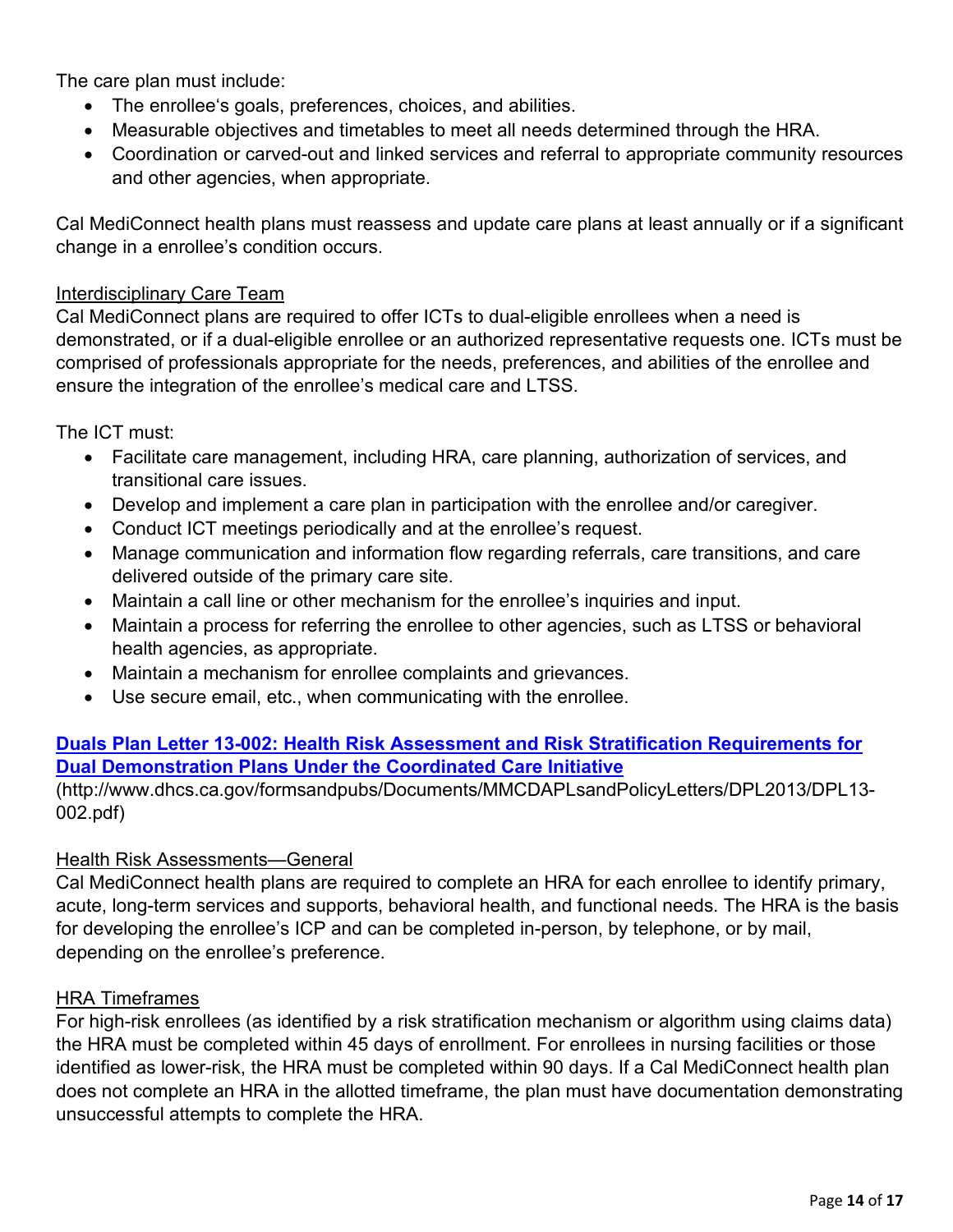### After the HRA

 For enrollees who are high-risk, the HRA leads to the assignment of the managed care plan's (MCP) Care Coordinator or ICT and more in-depth and comprehensive care planning and coordination.

To view data on Cal MediConnect health plan's HRA completion rates, visit the [Cal MediConnect](https://www.dhcs.ca.gov/Pages/Cal_MediConnectDashboard.aspx)  [Dashboards webpage](https://www.dhcs.ca.gov/Pages/Cal_MediConnectDashboard.aspx) (https://www.dhcs.ca.gov/Pages/Cal\_MediConnectDashboard.aspx).

### **[All Plan Letter 14-010: Care Coordination Requirements for Managed Long-Term Services and](http://www.dhcs.ca.gov/formsandpubs/Documents/MMCDAPLsandPolicyLetters/APL2014/APL14-010.pdf)  [Supports](http://www.dhcs.ca.gov/formsandpubs/Documents/MMCDAPLsandPolicyLetters/APL2014/APL14-010.pdf)**

(http://www.dhcs.ca.gov/formsandpubs/Documents/MMCDAPLsandPolicyLetters/APL2014/APL14- 010.pdf)

This APL applies to the following populations:

- Full benefit dual-eligibles who opt out of Cal MediConnect;
- partial benefit dual-eligibles; and • Full benefit dual-eligibles who are ineligible for Cal MediConnect due to exclusion criteria and
- Medi-Cal only members who are full scope Medi-Cal Seniors and Persons with Disabilities over age 21.

### Policy

MCPs must establish a risk-stratification mechanism to stratify newly enrolled beneficiaries into high- or low-risk groups. The following services are considered high-risk indicators and must be included in the risk-stratification mechanism:

- IHSS authorized for greater than or equal to 195 hours per month;
- CBAS; and/or
- MSSP

### Health Risk Assessments

MCPs are not required to complete HRAs for Cal MediConnect opt-outs, full benefit dual-eligibles excluded from Cal MediConnect, or partial duals, but are required to follow existing HRA requirements for Medi-Cal only SPD enrollees as set forth in PL 14-005.

### Long-Term Services and Supports Assessment review

MCPs must retain and compile a copy of each assessment conducted on the enrollee's behalf through IHSS, MSSP, CBAS, or the SNF and must review these assessments to determine if any further coordination of services for the enrollee is appropriate.

### Individual Care Plan

MCPs are required to establish an ICP for newly enrolled and reassessed Medi-Cal only SPD enrollees meeting high-risk criteria, when appropriate.

### Interdisciplinary Care Teams

MCPs are required to offer ICTs to all Medi-Cal only SPD enrollees who are high-risk or request one, when a need is demonstrated and in accordance with the enrollee's functional status, assessed need, and the ICP.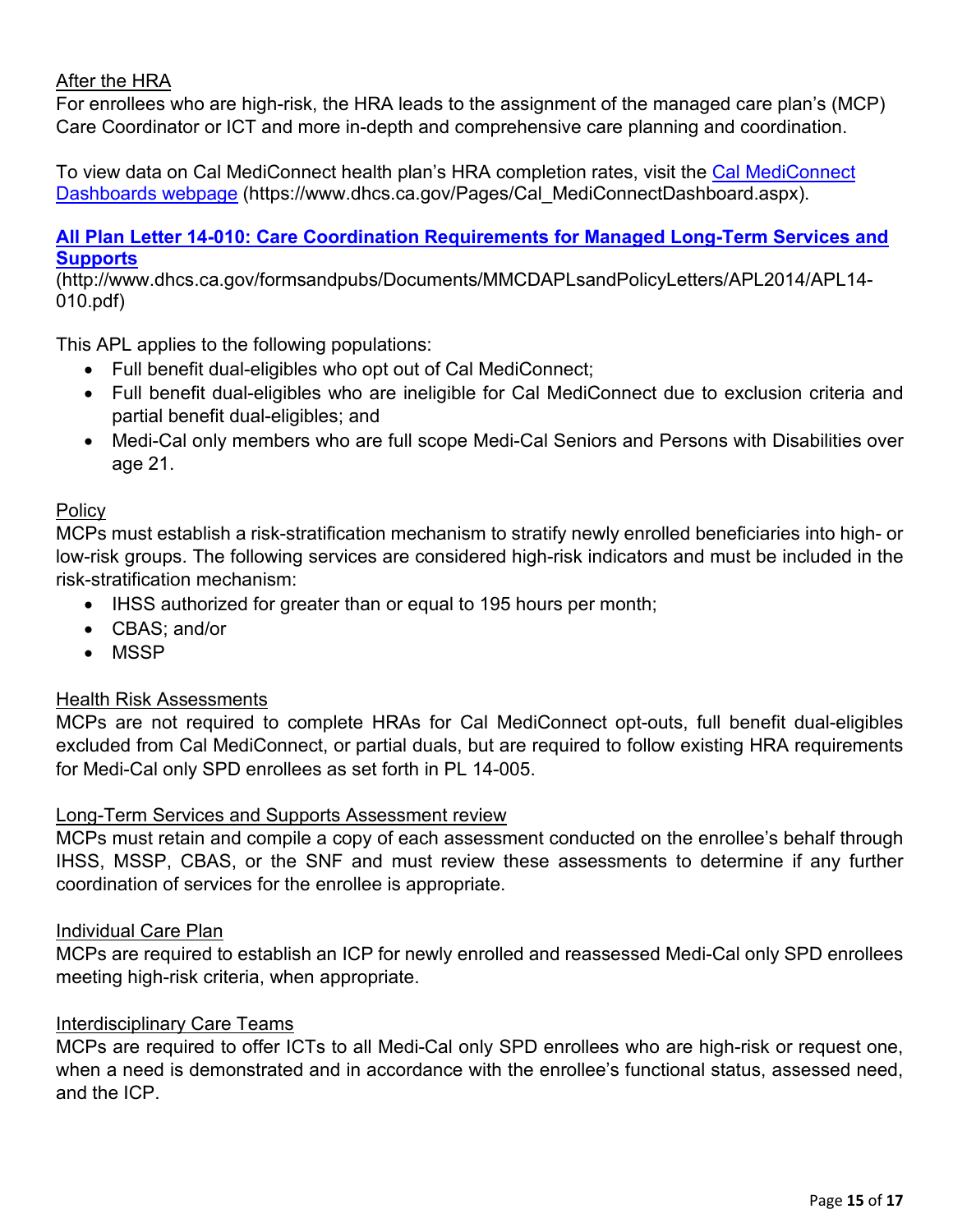# **Cal MediConnect Health Plans**

| <b>Los Angeles County</b>                                            |                     |                    |                                                                                                                   |  |  |
|----------------------------------------------------------------------|---------------------|--------------------|-------------------------------------------------------------------------------------------------------------------|--|--|
| <b>Plan Name</b>                                                     | <b>Phone Number</b> | <b>TTY</b>         | <b>Online</b>                                                                                                     |  |  |
| <b>Anthem Blue</b><br>Cross<br><b>Cal MediConnect</b>                | 1-888-350-3447      | 711                | <b>Anthem Blue Cross Cal MediConnect website</b><br>(https://lacountyduals.anthem.com/)                           |  |  |
| <b>Blue Shield of</b><br>California<br><b>Promise Health</b><br>Plan | 1-855-905-3825      | 711                | <b>Blue Shield Promise CMC website</b><br>(http://www.blueshieldca.com<br>/promise/calmediconnect)                |  |  |
| <b>Health Net Cal</b><br><b>MediConnect</b>                          | 1-855-464-3571      | 711                | <b>Health Net Cal MediConnect website</b><br>(https://mmp.healthnetcalifornia.com/)                               |  |  |
| L.A. Care Cal<br><b>MediConnect</b>                                  | 1-888-522-1298      | 1-888-212-<br>4460 | L.A. Care Cal MediConnect website<br>(http://www.calmediconnectla.org/<br>cal-mediconnect/benefits)               |  |  |
| <b>Molina Dual</b><br>Options                                        | 1-855-665-4627      | 711                | <b>Molina Dual Options website</b><br>(https://www.molinahealthcare.com/members/<br>ca/en-US/hp/duals/duals.aspx) |  |  |
| <b>Orange County</b>                                                 |                     |                    |                                                                                                                   |  |  |
| OneCare Connect   1-855-705-8823                                     |                     | 1-800-735-<br>2929 | <b>OneCare Connect website</b><br>(https://www.caloptima.org/en/<br>ForMembers/OneCareConnect.aspx)               |  |  |
| <b>Riverside and San Bernardino Counties</b>                         |                     |                    |                                                                                                                   |  |  |
| <b>IEHP DualChoice</b>                                               | 1-877-273-4347      | 1-800-718-<br>4347 | <b>IEHP DualChoice website</b><br>(https://ww3.iehp.org/en/members/<br>iehp-dualchoice-cal-mediconnect-plan)      |  |  |
| <b>Molina Dual</b><br><b>Options</b>                                 | 1-855-665-4627      | 711                | <b>Molina Dual Options website</b><br>(http://www.molinahealthcare.com/<br>members/ca/en-US/hp/duals)             |  |  |